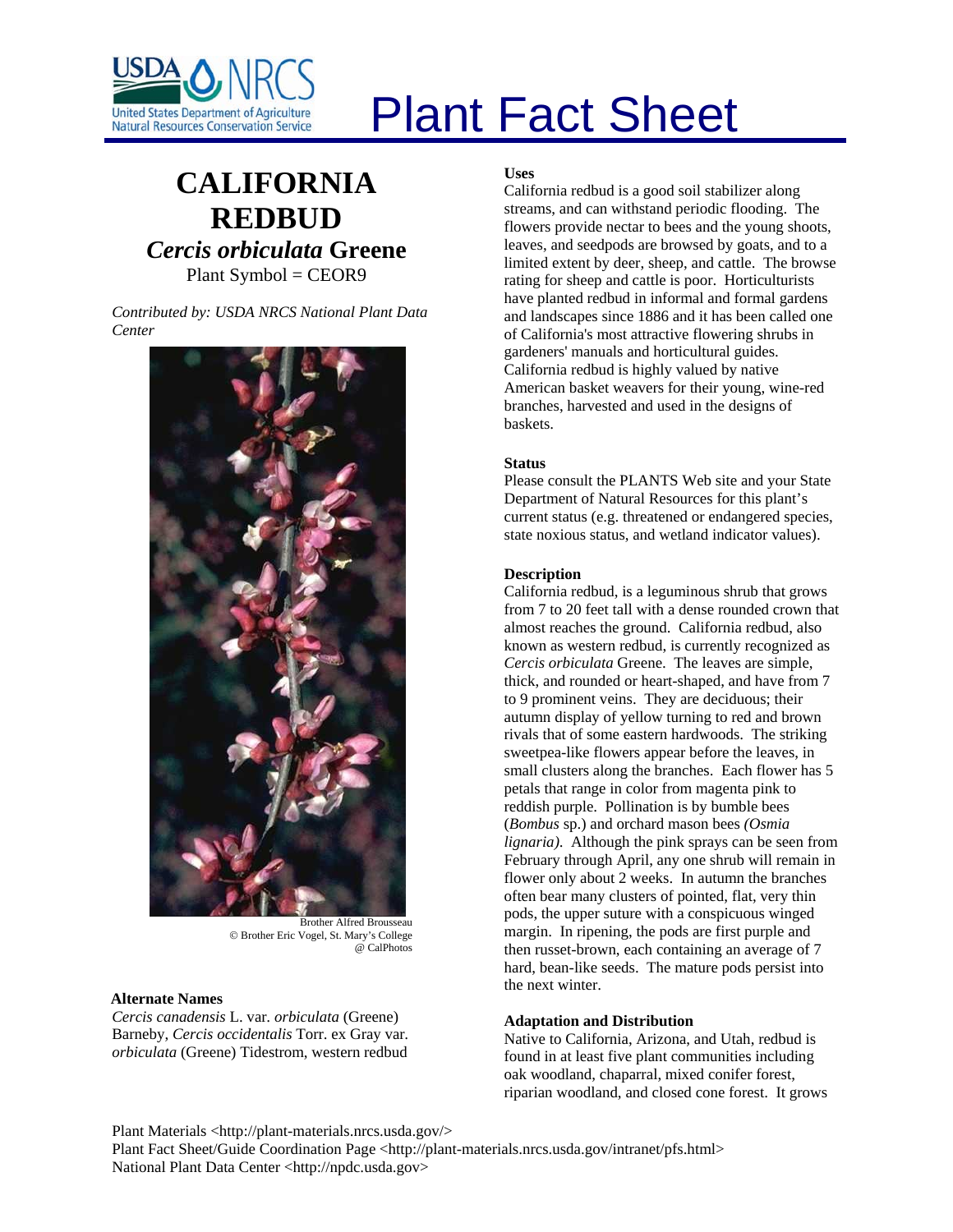at elevations of 4,000 feet or less, in canyons and on rather steep slopes, in gravelly and rocky soils along streams where it is never flooded. It also grows in the bottom of ephemeral streambeds in little pockets, benches, or crannies of boulder outcroppings. The plant is drought tolerant, sun-loving, and grows in a wide variety of soils, but it is usually found in rather harsh environments with coarse, nutrient-poor soils that are well-drained. It grows mostly singly, but sometimes, in sheltered situations, in shrubby clumps.

For a current distribution map, please consult the Plant Profile page for this species on the PLANTS Website.

#### **Establishment**

If possible, gather the seed from local sources, to maintain genetic diversity of redbud. The seedpods can be collected from September to November from redbud branches. Redbud seeds are adapted to prolonged periods of dryness and cold and they require special pretreatment to germinate, owing to an impervious seed coat plus a dormant embryo. One method is to place the seeds into a container and pour boiling water over them and let the seeds soak overnight. They can then be covered with damp peat moss and refrigerated for two months or they can be planted right away. The germination of redbud seed in the wild is favored by fire, which cracks the seed coat and generates the heat needed to stimulate germination.

 Plant the treated seed in the fall in flats, spacing the seeds approximately 1 to 2 inches apart. Use a slow-release fertilizer in the planting mix. Cover with about 1/4 inch of soil (approximately 3 to 4 times the width of the seed). To reduce the possibility of damping off, keep the flats outdoors in a protected area with partial shade and little wind. Water the flats through the winter and then let the plants grow 1 full year before planting them out. The seedlings will be about 3 inches to 1 foot tall by the following fall. Plant the seedlings in a sunny location with good drainage. If gophers are a problem, plant redbud seedlings in cages. Watering is not necessary until the following summer, in a normal rainfall year. Give the young plants summer water for the first 3 years in the ground. This amounts to once every 2 weeks in a hot climate and less in a coastal climate. Do not overwater, as redbud will not tolerate summer water in the root crown area (at the soil level) and will suffer crown rot (*Phytophthora* sp.) if watered too frequently. When redbud leaves first emerge in the spring, use a liquid fertilizer to boost its growth.

#### **Management**

*Pruning*: Periodic pruning of redbud, after it has reached the minimum age of 5 years, can be accomplished to remove dead or dying branches that might harbor diseases or insects. Pruning should take place in the fall, winter, or early spring, after leaf drop and during the dormant period. Contemporary Native American weavers practice two types of pruning. One technique is coppicing, where the whole plant is cut to within several inches of the ground. Redbud vigorously resprouts from the coppice stool, sending up young straight shoots with a beautiful red pigment. This can bring added color to gardens and also these shoots are highly valued for basket weaving. Coppicing, however, should only be done on mature shrubs--at least a decade old. Flowering will be lost, until the young sprouts are two to three years old and shed the red pigment and form true bark. The other technique is selective pruning within the canopy to direct the growth of the plant. This pruning leaves some older flowering branches, important for bees and butterflies.

*Burning*: Before Euro-American settlement of California, Native Americans conducted purposeful burning of hillsides in the fall of the year, after redbud has shed its leaves, to encourage the growth of young, straight shoots used extensively in basketry. Redbud also resprouts vigorously after fires.

#### **Pests and Potential Problems**

A pathogen that infects redbud leaves is *Alternaria* sp. and *Botrytis* sp. is a gray mold that causes foliage or flower blight. Two fungi that cause root rot in redbud include *Fusarium solani* and *Verticillium dahliae.* A fungus that infects old seedpods is *Didymella leguminis-cytisis*. Most of these diseases will debilitate but not kill redbud. Fire is an effective tool to use to eliminate the above-ground pathogens inhabiting redbud.

#### **Cultivars, Improved, and Selected Materials (and area of origin)**

While there are no cultivars recommended at this time, plants are available from nurseries.

#### **Prepared By & Species Coordinator:**

*M. Kat Anderson*  USDA NRCS National Plant Data Center c/o Plant Science Department, University of California, Davis, California